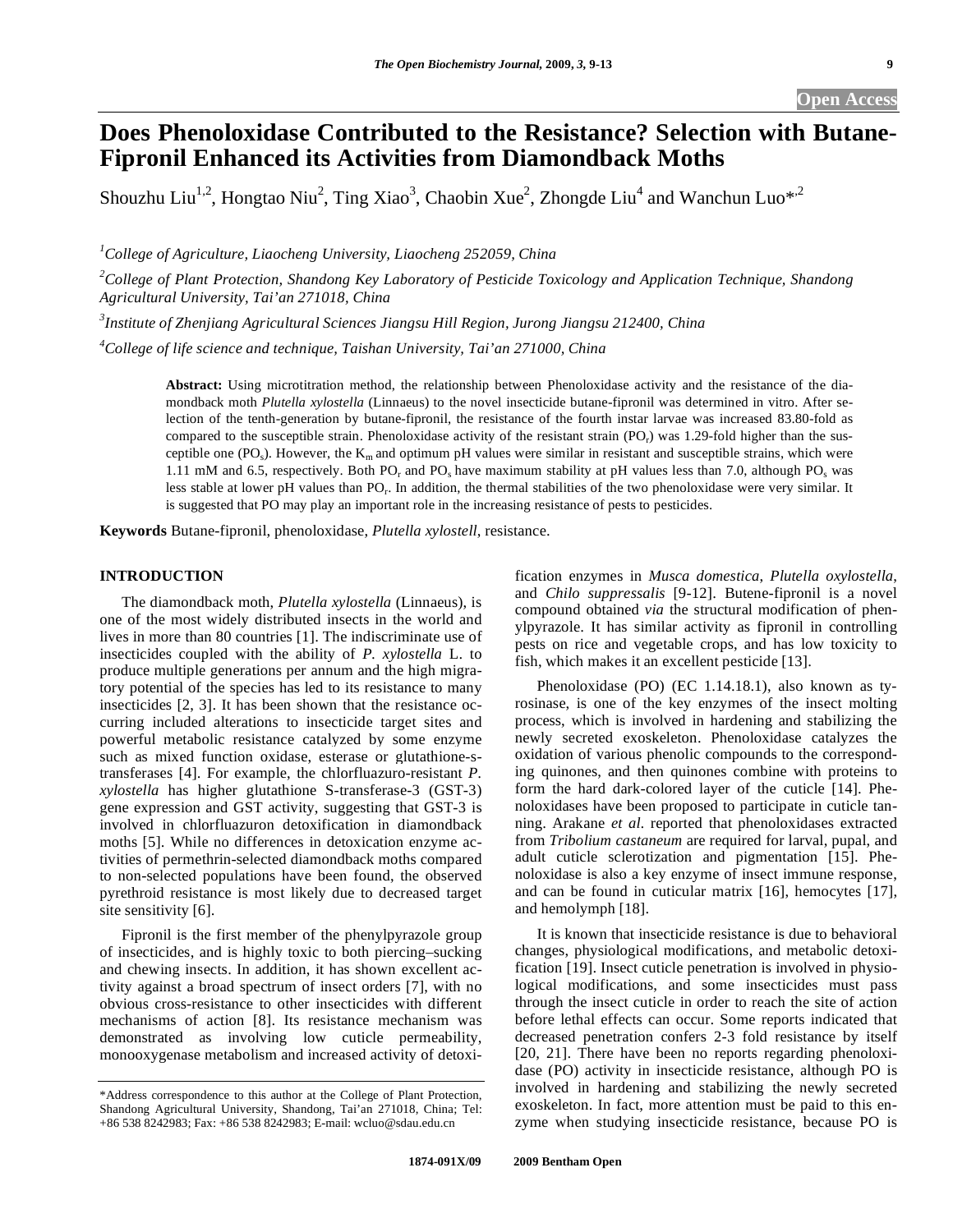one of the key enzymes of the insect molting process. In addition, PO influences the cuticle structure to allow insecticide penetration.

 In the present paper, PO activity and the properties of the resistant and the susceptible diamondback moth *P. xylostella* L. are investigated, the relationship between PO and pest resistance are also discussed. The results of this study may lead to a better understanding of the mechanism of pest resistance.

# **MATERIALS AND METHODOLOGY**

#### **Chemicals and Instruments**

 L-Dihydroxyphenylalanine (L-DOPA) was purchased from Sigma (USA), and butane-fipronil (97%) was supplied by Dalian Raiser Pesticide Co. LTD (China). All other reagents were local products of analytical grade. The 96-well microtiter plate reader used was a Thermo Mustiskan Mk3 (Thermo electron corporation).

#### **Insect**

 The susceptive diamondback moth strain was reared on Chinese cabbage *Brassica parachinesi* (Bailey) in a greenhouse at  $25\pm1$  °C with a 14:10 h light:dark cycle, and had never been exposed to insecticides [22]. Half of the susceptive strain population was selected for resistance to butanefipronil for 10 generations to make the resistant strain, using dipping methods described by Ismail F. [23]. Briefly, butane-fipronil was dissolved in acetone and five serially diluted concentrations were prepared with distilled water containing 0.05% triton X-100. Cabbage leaves (4 cm  $\times$  4 cm) were cut and dipped in the serially diluted solution for 10 s. Three-day-old third instar larvae of parental generations were allowed to feed on the butane-fipronil treated leaf for 48 h, followed by a fresh leaf until it pupaed.

#### **Resistant Selection Bioassay**

 Technical grade butane-fipronil was dissolved in acetone and five serially experimental concentrations were prepared after protest to larvae of diamonback moth. Then fourthinstar larvae (2-3 mg/larva) were treated with 0.3 μL of the dilution on the mesothorax notum by a hand microapplicator to determine the median lethal concentration  $(LC_{50})$ . Each test was repeated six times and acetone treatment was used as a control [24].

## **Preparation and Purification of PO**

 Fourth instar larvae (about 4 g) of the two strains were homogenized using a blender in ice-cold extraction buffer [20 mL, 0.02 M phosphate buffer solution (PBS), pH 6.5]. The homogenates were centrifuged at 6 770 *g* for 30 min. The supernatant was collected and brought to 40% saturation with solid ammonium sulfate. The precipitate was collected by centrifugation at 6 770 *g* for 30 min, redissolved in a minimum volume of the same buffer, and dialyzed against 20 mM PBS (pH 6.5) for 40 h. The partially purified enzyme was used in the present investigation.

# **Protein Estimation**

 Total protein concentration was determined by Coomassie blue G-250 dye-binding using bovine serum albumin as the standard [25].

## **PO Assay**

 Phenoloxidase activity was assayed by determining the initial linear increase in absorbance at 490 nm using a Thermo Mustiskan Mk3 microtiter plate reader at room temperature, using L-dihydroxyphenylalanine (L-DOPA) as the substrate. The reading was taken instantly after enzyme addition.

# **Assay of Optimal pH and Stability of PO Under Different pH Conditions**

 The optimum pH and the pH stability were determined according to Xue *et al*. [26]. Briefly, to determine the optimum pH,  $140 \mu L$  of different buffers (pH range:  $4.4-9.0$ ), and 40  $\mu$ L of 10 mM L-DOPA were added to a microtiter plate well. Next, 20  $\mu$ L of enzyme (103.55mg/mL, as same below) was added to each reaction mixture, and the plate was read immediately to record the absorbance at 490 nm at room temperature.

To determine the pH stability of PO, 20  $\mu$ L of enzyme was added to 180  $\mu$ L of reaction mixture (140  $\mu$ L of buffer,  $40 \mu L$  of 10 mM L-DOPA) under different pH conditions to assay the PO activity (as full activity). Another 20  $\mu$ L of enzyme was added to  $140 \mu L$  of different buffers, and incubated for 30 min at 4  $^{\circ}$ C before 40 µL of 10 mM L-DOPA was added and the remaining PO activity was assayed immediately at room temperature. The specific value of the remaining activity to full activity was used to evaluate PO stability.

#### **Assay of PO Thermal Stability**

To test the thermal stability of PO,  $20 \mu L$  of enzyme was incubated at different temperatures (25°C, 30°C, 35°C, 40°C, 50°C, 60°C, 80°C) for 5 min and 15 min, and then added to 180  $\mu$ L of reaction mixture (containing 40  $\mu$ L of 10 mM L-DOPA, and 140  $\mu$ L of PBS, pH 6.5) to assay the PO activity immediately. The thermal stability was evaluated by the ratio of remaining PO activity.

# **RESULTS**

#### **Resistance Selection**

 The responses of the fourth instar larvae of *P. xylostella* to butene-fipronil in different generations of the susceptible and resistant strains after selection are presented in Fig. (**1**). The resistance of the fourth instar larvae of *Plutella xylotella* (L.) diamondback moths to butene-fipronil increased 83.80 fold in comparison with the susceptible strain until the election for the tenth generation. The resistance ratio of the parental generation increased 78.02-fold after nine generations of selection. In the experimens the eighth generation was not selected by butene-fipronil. Results showed that at the first three generations and the last three generations, the resistance increased slowly.

# **Determination of Kinetic Parameters of PO**

 Under the conditions employed in the present study, the oxidization of L-DOPA by *P. xylostella* PO followed Michaelis-Menten kinetics. The kinetic parameters for the enzyme were determined using a Lineweaver-Burk plot, with the results shown in Fig. (2). The  $K<sub>m</sub>$  and  $V<sub>max</sub>$  values for PO from the butane-fipronil resistant strain  $(PO<sub>r</sub>)$  were 1.108 mM and  $153.84 \mu$ mol/L·min<sup>-1</sup>·mg<sup>-1</sup> protein, respectively,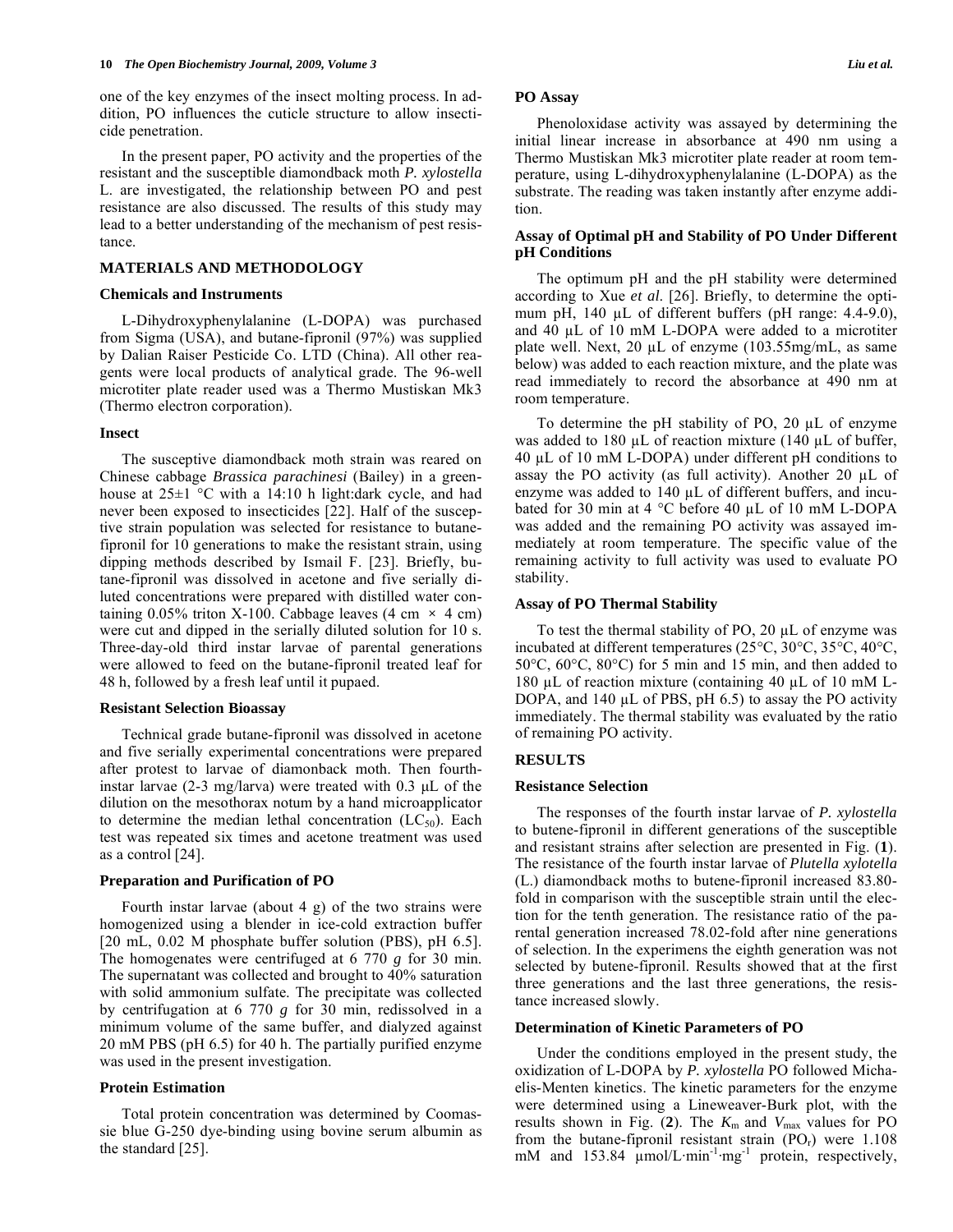

**Fig. (1).** The resistance curve of diamondback moths to butene-fipronil in various generations.

while the  $K_{\rm m}$  and  $V_{\rm max}$  values for the PO from the susceptible strain (PO<sub>s</sub>) were 1.114 mM and 67.114  $\mu$ mol/L·min<sup>-1</sup>·mg<sup>-1</sup> protein, respectively.



Fig. (2). Lineweaver-Burk plot for the determination of  $K<sub>m</sub>$  and *V*max for phenoloxidase oxidation of L-DOPA at room temperature. Assay conditions were 20 mM PBS (pH 6.5), containing 0.3, 0.6, 1.2, 2.4, 4.8 mM L-DOPA, and 20  $\mu$ L of enzyme, total volume was 200  $\mu$ L.  $\blacksquare$ : Lineweaver-Burk plot of phenoloxidase from the susceptible strain.  $\Box$ : Lineweaver-Burk plot of phenoloxidase from the resistant strain.

# **Effect of pH on Enzyme Activity and pH Stability**

 The optimum pH for PO was determined to be about 6.5 (Fig. **3**). The enzyme activity decreased rapidly when the pH was higher or lower than 6.5. The optimum pH of  $PO<sub>r</sub>$  was the same as  $PO_s$ . Interestingly, when  $PO_s$  was added to the pH 4.4 and pH 5.3 buffers, some floccules appeared; but only in pH 4.4 buffer did  $PO<sub>r</sub>$  turn into floccules.

 After the enzyme was incubated in different pH buffers, the remaining activity was assayed, and the specific value of remaining activity to full activity was calculated (Fig. **4**). The maximum stability of  $PO<sub>r</sub>$  and  $PO<sub>s</sub>$  was at pH 7.0 (the specific values were 0.94 and 0.88, respectively), with no obvious differences between them. As much of the PO became insoluble, the PO activity (from susceptible larvae) at pH 4.4 and pH 5.3, and the PO activity from resistant larvae at pH 4.4 were not determined.



**Fig. (3).** Optimum pH for phenoloxidase activity.



**Fig. (4).** pH stability of phenoloxidase.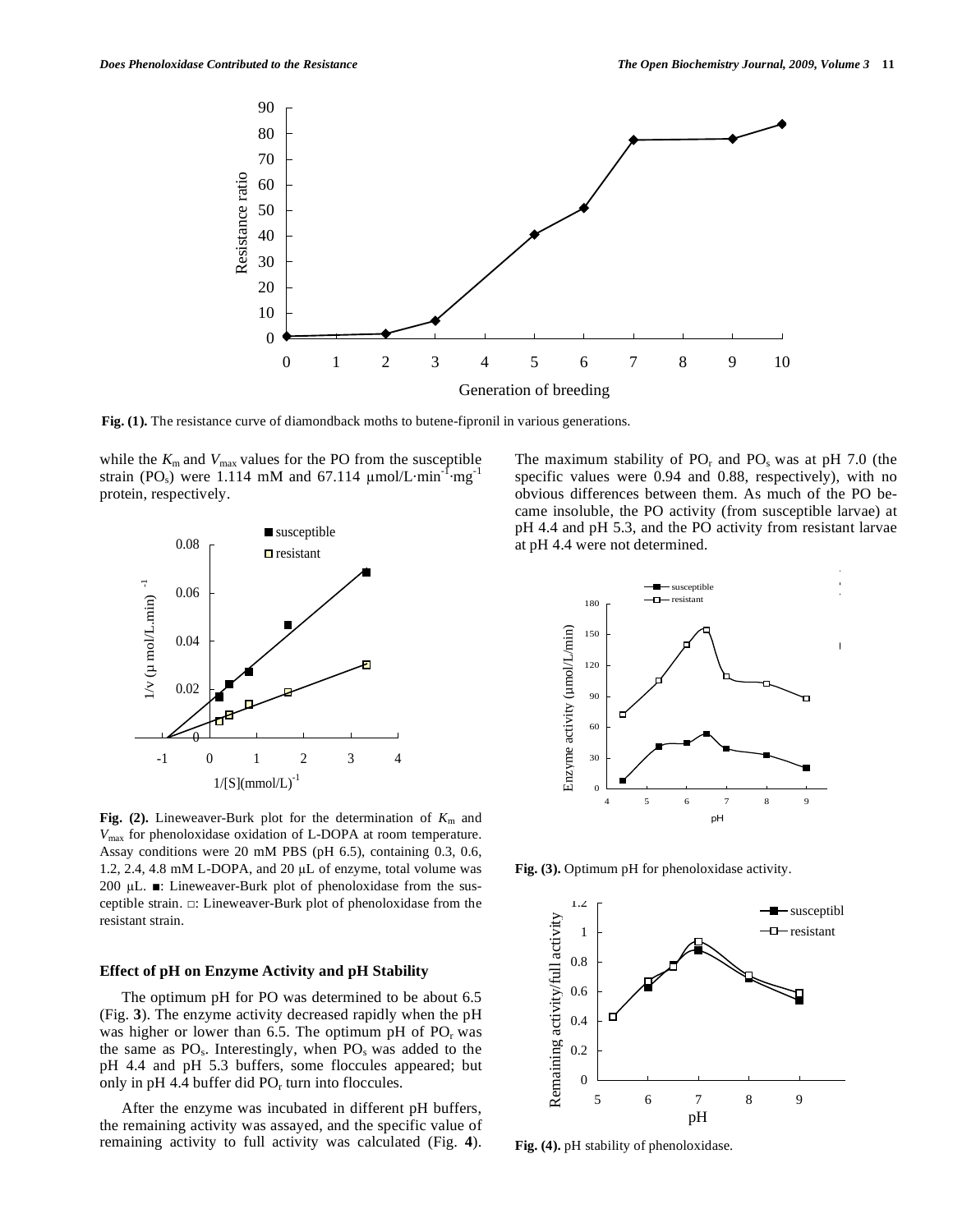#### **Thermal Stability of PO**

 After the enzyme was incubated at different temperatures (25°C, 30°C, 35°C, 40°C, 50°C, 60°C, 80°C) for 5 min and 15 min, the remaining PO activity was assayed. The results showed that both  $PO<sub>r</sub>$  and  $PO<sub>s</sub>$  are relatively stable in the range from 25 °C to 40 °C. However, when the temperature was going greater than 40 °C the enzyme activity decreased rapidly (Fig. **5**). When the temperature reached 80 °C the enzyme was completely denatured and no enzyme activity was detected (data not shown).



**Fig. (5).** Stability of phenoloxidase at different temperatures. The ratio of remaining PO activity after a 15 min incubation to PO activity after a 5 min incubation was calculated.

## **DISCUSSION AND CONCLUSION**

 Using microtitration, the PO activity of *P. xylostella* selected for resistance to butane-fipronil was investigated. The resistant strain was found to have significantly higher PO activity than the susceptible strain, but the difference in PO activity between the two strains could not be explained by variations in total protein content  $(PO<sub>r</sub>:PO<sub>s</sub> was 1.5:1$  for a 20 L enzyme sample). This result is similar to data obtained with Sydney rock oysters *Saccostrea glomerata* [27] in which resistance was selected for QX disease for three generations, and its PO activity was found to be higher than in the non-selected populations. In addition, a novel form of PO protein in selected oysters was detected by native PAGE. In the present paper,  $PO_r$  and  $PO_s$  had the same  $K_m$  values, indicating that they have the same catalysis ability but whether they are the same proteins is still unknown.

 Armitage and Siva-Jothy [28] reported that *Tenebrio molitor* beetle adults with darker cuticular color have higher PO activity. Also, the black larvae of *Bombyx mori* silkworms have higher PO activities than white larvae [29]. In the present study, the insect *P. xylostella* was selected for ten generations, and the cuticles of larvae were darker than in the non-selected larvae. We deduced that the darkened cuticle has more PO content which can catalyze more phenolic compounds to quinones, and the melanin content is also increased during this time. This is beneficial for defense against the penetration of butane-fipronil or infection of microorganisms.

 On the other hand, insects have an unusual innate immune system and PO is the key enzyme responsible for melanization [30]. For instance, microorganism-infected locusts can form many black nodules to eliminate invaders [31]. Undoubtedly, PO plays a major role in the innate response of insects towards infection. Some chemicals, such as the pesticide monocrotophos, can cause the PO activity to increase in the hemolymph of *Penaeus chinensis* [32]; chlorfluazuron can also increase the PO activity in the cuticle of *Ostrinia furnacalis* [33]. In our previously work [34], the physiological effect of quercetin, an inhibitor of PO, was determined *in vivo* on *Tenebrio molitor*, results suggested that quercetin at low concentration can cause immune response to the tested insect. The response of PO to chemicals suggests that PO may participate in the detoxification of insects by immune response. With more PO content, insects will easily survive from all kinds of invaders, including pesticides. The fact that butane-fipronil selected *P. xylostella* has higher PO activity supports this view.

 So, the contribution of PO to the resistance of *P. xylostella* to butane-fipronil can be attributed to two aspects: lower cuticle penetration and higher immune ability (Fig. **6**).



**Fig. (6).** Two pathways of phenoloxidase contributed to *P. xylostella* resistance to butane-fipronil.

Although the enzyme activity of  $PO<sub>r</sub>$  was higher than  $PO<sub>s</sub>$ they have similar  $K_m$  and optimum pH values or thermal stabilities. The only notable difference was that  $PO<sub>r</sub>$  was stable under pH 5.3 conditions, while  $PO_s$  were unstable under the same conditions. Maybe this phenomenon is due to different protein content in the reaction mixtures.

 It was be concluded that the resistance-selected diamondback moths *P. xylostella* have higher PO activity than the susceptible ones. Consequently, PO may play an impor